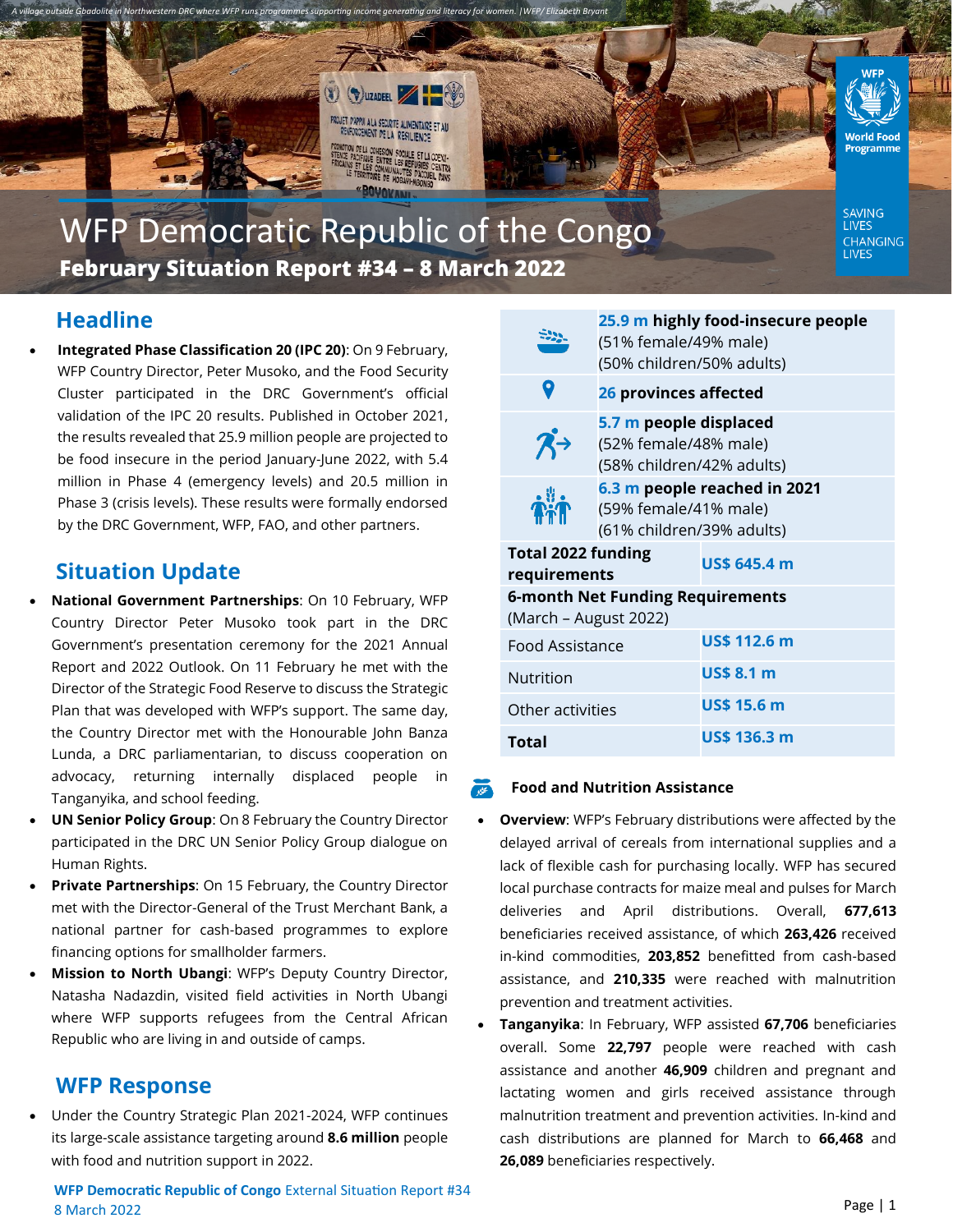- **Kasai Central and Kasai Oriental**: February distributions reached **73,491** people overall. Of these, **21,519** received inkind assistance, despite to the continued impact of maize meal shortages from delayed international supplies, and another **20,336** received cash assistance. An additional **31,636** received malnutrition treatment.
- **Kasai**: WFP reached **112,031** beneficiaries overall in February. In-kind assistance in Kalonda West health zone reached **31,455** people. Due to insufficient stocks of cereals and beans, a half ration of those commodities was distributed. WFP does not plan to conduct March general food distributions due to resource shortages. Cash distributions, delayed due to rain and internet disruptions, assisted **46,379**. Some **34,197** people have received malnutrition prevention and treatment activities.
- **North Kivu**: Overall **208,673** beneficiaries were reached in February. Of these, **150,256** received in-kind assistance, **23,808** received cash assistance, and **34,609** benefitted from malnutrition preventions and treatments. WFP also assisted **45,586** vulnerable people in Bwito-Rutshuru area who are victims of insecurity from armed conflict.
- **Ituri**: WFP assisted **139,692** beneficiaries in February. Despite the shortage in cereals and delays experienced with cash preparations, WFP reached **24,203** beneficiaries with in-kind assistance and **90,532** beneficiaries with cash in Gethy. Cash was distributed to internally displaced people in camps in Rhoe, as part of the emergency response. Some **24,957**  people benefitted from nutritional activities.
- **South Kivu**: WFP reached **74,020** people overall in South Kivu. This includes **35,993** people who received in-kind assistance. Additionally, **38,027** children and pregnant and lactating women and girls received products to treat and prevent malnutrition. Cash distributions to refugees in Lusenda, planned for March, have begun.

#### **Protection, Gender and Accountability to Affected People**

• WFP conducted Protection Risk Assessments in North and South Kivu and Ituri. Thus WFP ensures activities permit safe and meaningful access to markets, and inclusive targeting and biometric assessments for the funds from the Immediate Response Account. Oversight missions to schools in Kasai covered child safeguarding standards. A WFP-UNHCR mission in South Kivu supported community engagement and safe access for refugees. WFP and partners continue to undergo training on protection in nutrition, cash and school programming, unconditional assistance and targeting in Tanganyika, North and South Kivu and Kasai.

# $+$  . On the set of  $\mathbb{R}$

## • **Local Procurement**: WFP signed local contracts for 5,500 MT of maize meal and 1,700 MT of pulses for March deliveries and April distributions.

**Supply Chain**

- **Western Corridor/Pointe Noire**: WFP signed a new contract with Bollore to handle cargo by rail, barge and road as an alternative to Matadi Port.
- **Remote locations:** WFP are devising a strategy to bring international supplies to remote locations, such as in the Kasais, where travel takes eight-to-ten months due to slow logistics and COVID-19 restrictions.
- **Fleet**: WFP's fleet is suffering under a shortfall of spare parts in areas of Eastern DRC. Commercial trucks are being used to mitigate the impact, although 30,000 MT, or 30% of all deliveries, must use WFP trucks as commercial transporters cannot supply all hard-to-reach areas.

#### **Clusters and Common Services**

#### **Logistics Cluster (LogCluster)**

• **Information Management/Geographical Information Systems:** LogCluster shared documents through [the portal](https://logcluster.org/ops/drc) and published **operational maps**, including logistical maps on [Manono,](https://logcluster.org/document/rdc-carte-generale-de-planification-logistique-territoire-de-manono-province-du-tanganyika) [Kongolo,](https://logcluster.org/document/rdc-carte-generale-de-planification-logistique-territoire-de-kongolo-province-de) [Kabalo](https://logcluster.org/document/rdc-carte-generale-de-planification-logistique-territoire-de-kabalo-province-de-tanganyika) and a health infrastructure map o[f Manono.](https://logcluster.org/document/drc-zone-de-sante-de-manono-province-du-tanganyika-fevrier-2022) LogCluster monitored and shared physical access alerts vi[a dcr-logs@logcluster.org.](mailto:dcr-logs@logcluster.org)

### **Food Security Cluster (FSC)**

- **IPC Chronic Food Insecurity**: FSC presented the IPC chronic food insecurity analysis, requested by the Humanitarian Country Team (HCT), demonstrating its utility to decisionmaking and improving food security investments. FSC estimates between US\$ 500,000 and US\$ 1.5 million is required, depending on secondary data. The HCT approved the recommendations and is supporting resource mobilisation. FAO and WFP could finance the first phase of data mapping.
- **New Humanitarian Architecture**: Following peer-to-peer visits, reviews, and consultations, the HCT will create a national cluster and roving cluster structure to support provinces facing crises. The FSC is the largest cluster with coordinators in five provinces who will be maintained until possibilities for adjustments are assessed.
- **2022 Key Priorities**: At the December 2021 staff retreat, the cluster established the following priorities: produce analyses and studies to understand needs; offer technical support adapted to the nexus and emergency situations; support adaptation and conceptual, strategic and operational adjustments of partners to articulate a clear, technically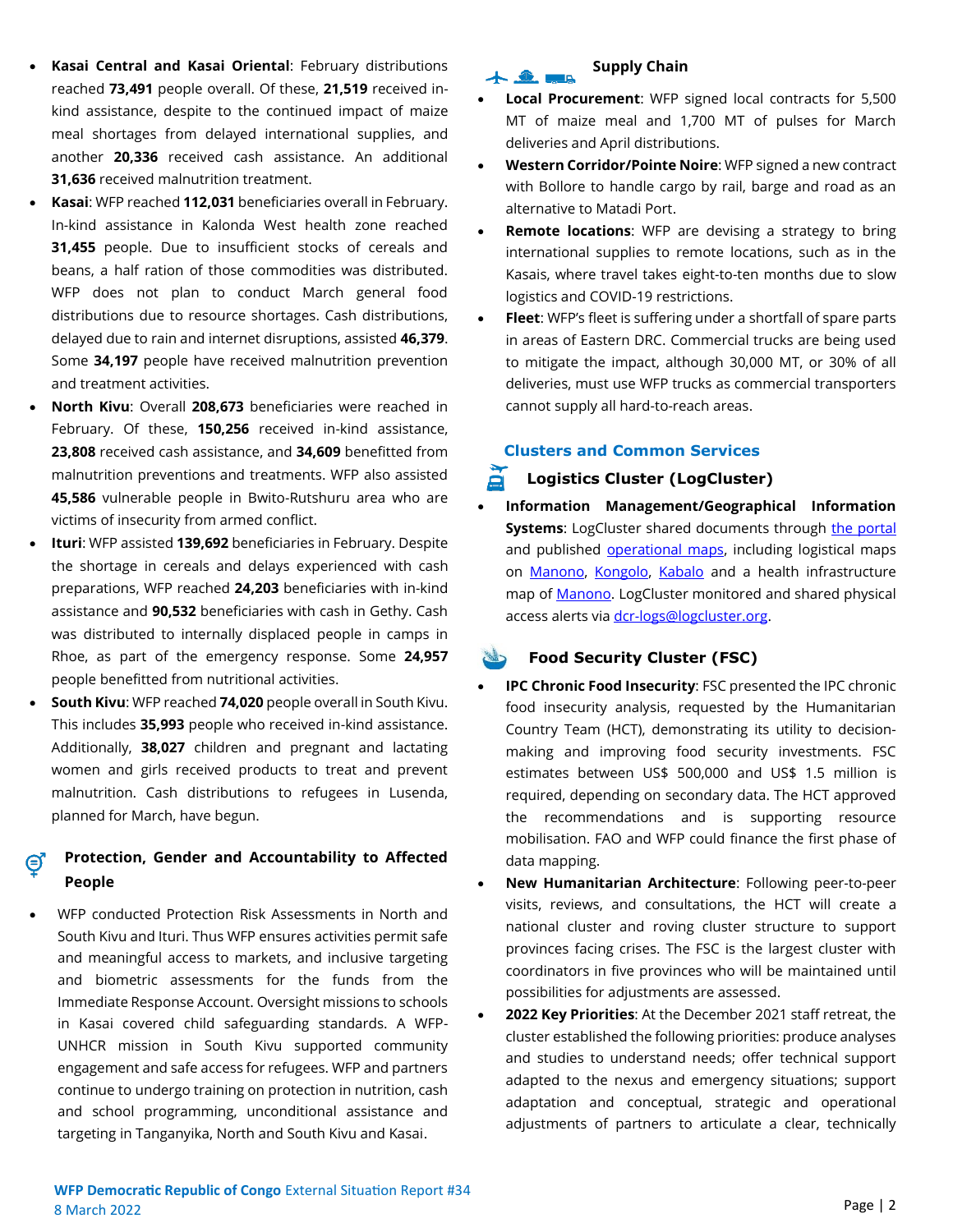realistic, consensual and innovative vision for food security interventions; foster new partnerships at supra- and subnational levels with private sector, development actors, civil society and government; and strengthen horizontal and vertical advocacy for public engagement and financing.

• **Contingency Stock Strategy**: The pooled fund has granted US\$ 2 million to a local NGO for contingency in-kind stock in Bunia and Beni for three months to assist 25,000 people, following FSC advocacy. FSC has the authority to decide where and when the stock will be distributed.

#### **UN Humanitarian Air Service (UNHAS)**

- **UNHAS Fleet Reduction**: On 1 February, UNHAS implemented the new flight schedule removing aircraft in Kinshasa and caravans in Kalemie and Kananga.
- **User Feedback:** Users have shared their experiences of the direct impact the fleet reduction has on humanitarian operations, the unreliability of commercial options, the lack of alternatives to accessing certain regions by road or air, and the time and resources wasted using alternatives. The route most requested to restore is between Kinshasa, Kananga and Goma, followed by routes in the Kasais and between Kalemie and Lubumbashi. On 4 March, organisations in Kasai signed an advocacy note to the Resident Humanitarian Coordinator to reactivate The United Nations Organization Stabilization Mission in the Democratic Republic of the Congo's (MONUSCO) regular flights to and from Kananga at least once a week until UNHAS flights are reinstated (should that be decided).
- **Operational Overview**: In February, UNHAS and ECHO Flight project, managed by WFP/UNHAS, transported **4,053** passengers and **63 MT** of essential light cargo.
- **Evacuations**: UNHAS conducted **9** medical evacuations out of Libenge, Mbandaka, Mweso, Ramba, Roe, Kalemie and Walikale.
- **Special Flights**: During the reporting period, UNHAS assisted family reunifications conducted by *Association des Jeunes pour le Developpement Communautaire* (AJEDEC), UNICEF and the International Committee of the Red Cross (ICRC). UNHAS deployed a helicopter to Bunia from 19 to 22 February to support partners in the province.
- **Republic of Congo**: Following the reopening of the land and river borders, UNHAS resumed regular flights between Kinshasa and Brazzavile, Impfondo and Enyelle, in partnership with UNHCR.

#### **Communications**

• **Amani Festival**: WFP ran a stand at the Goma festival running

from 4 to 6 February. WFP held cooking demonstrations, including one with a beneficiary and advocated for good nutrition. Francisco Mendes, Head of WFP's Goma Office, participated in a roundtable discussion on food systems which was broadcast on state TV and local radio.

- **Emergency Food Security Assessment Restitution Workshop**: WFP was present at the workshop held for the Goma provincial government.
- **Content Missions**: WFP conducted a content mission to N'sele, Kinshasa, with *Agence France Presse* and a content mission to Gbadolite where WFP gathered video clips and a story on how WFP and partners are supporting Central African refugees.